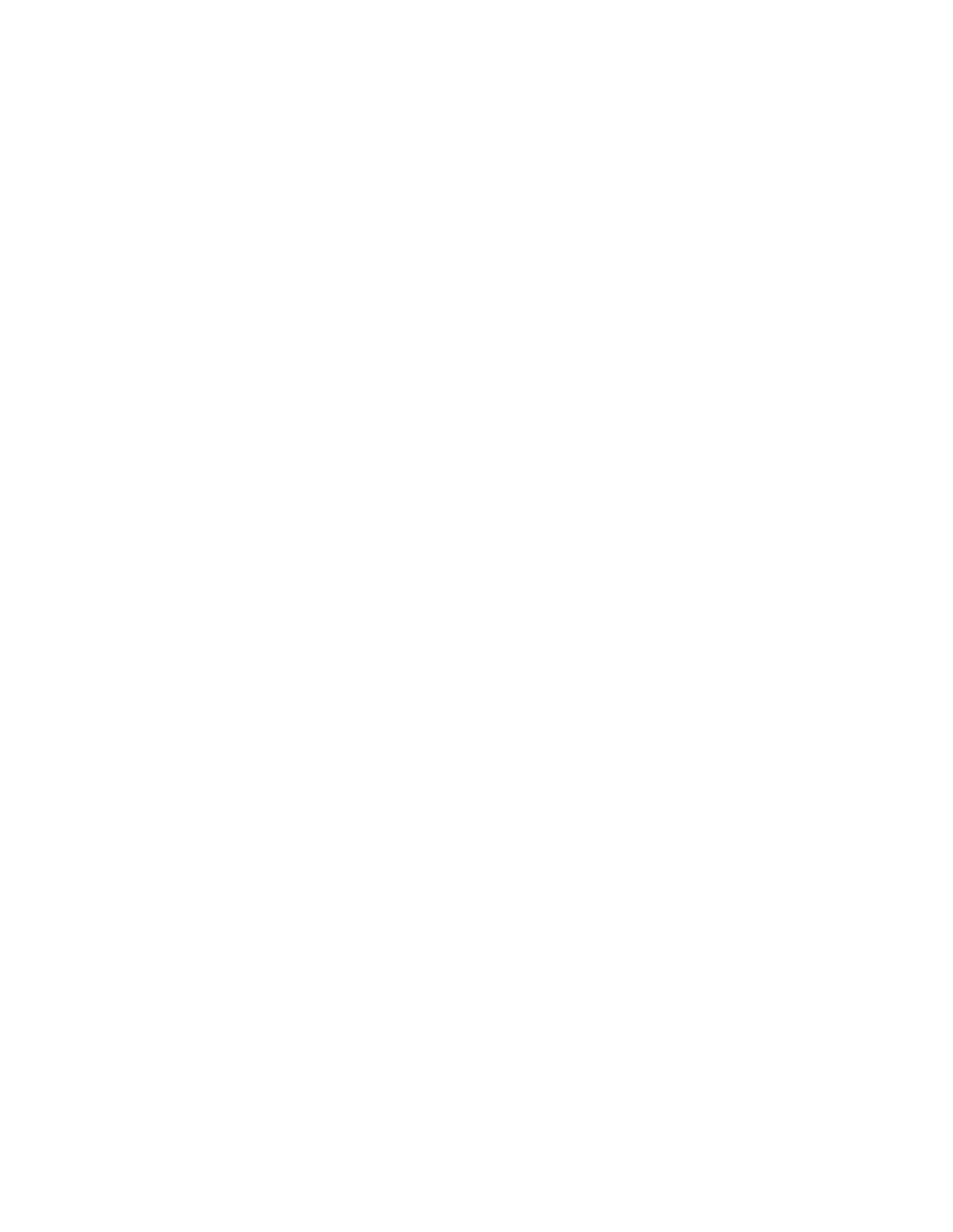## **Table of Contents**

| <b>INTRODUCTION</b>                                          |                  |
|--------------------------------------------------------------|------------------|
| <b>RESULTS OF ANALYSIS</b><br>$\mathbf{1}$                   | 3                |
| <b>1.1 Baseline Performance</b>                              | 3                |
| 1.2 Effects of Modeled EPA/NHTSA Phase 2 Stringency Scenario | $\boldsymbol{4}$ |
| 1.3 Potential Impact on Freight Rates                        | $\overline{7}$   |
| <b>METHODOLOGY &amp; DATA SOURCES</b><br>$\mathbf{2}$        | 9                |
| 2.1 Methodology                                              | 9                |
| <b>2.2 Assumptions and Data Sources</b>                      | 10               |

**APPENDIX A – Tabular Results**

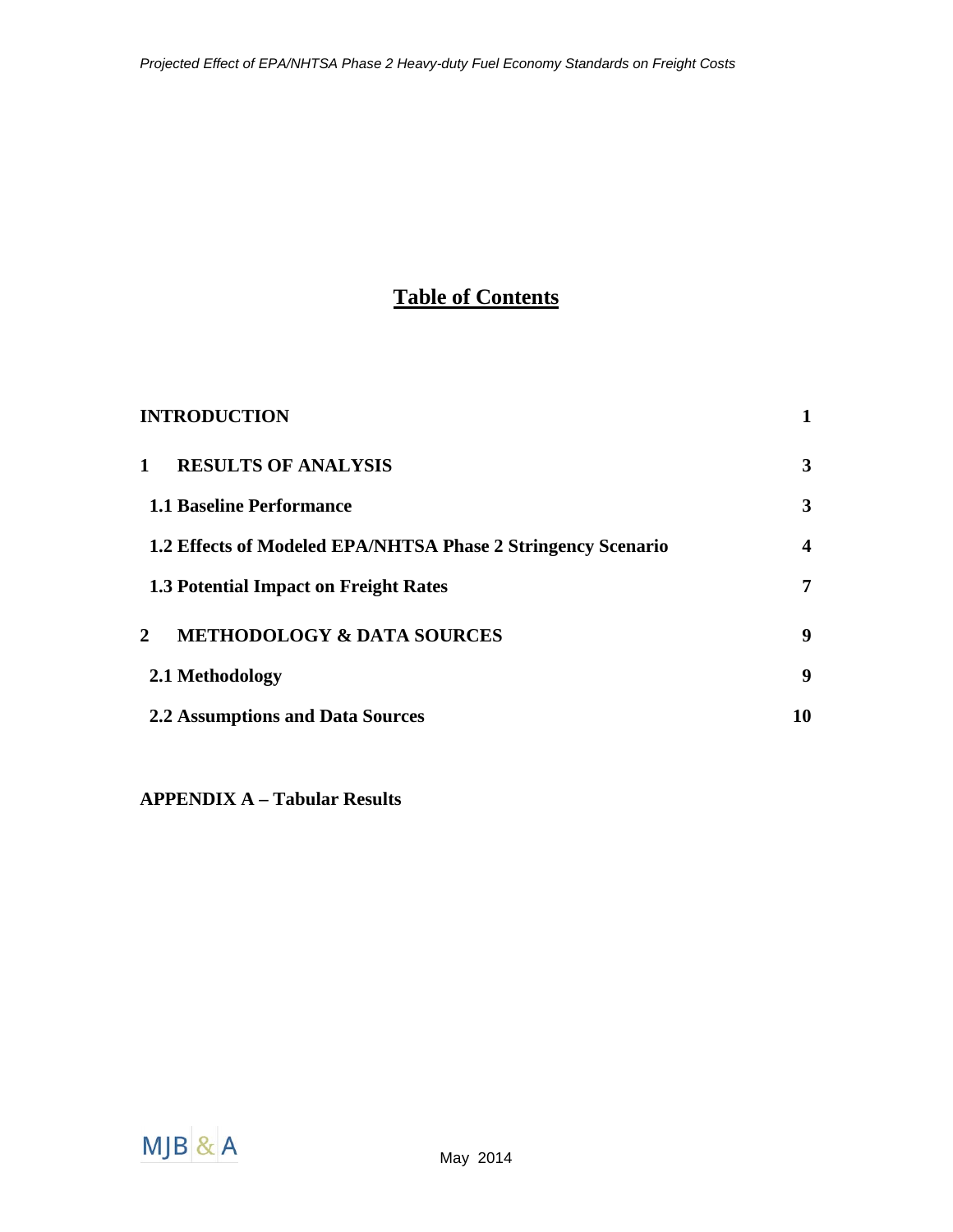# <span id="page-3-0"></span>**Introduction**

In August 2011 the U.S. Environmental Protection Agency (EPA) and the Department of Transportation's National Highway Traffic Safety Administration (NHTSA) together issued final rules for the world's first-ever program to reduce greenhouse gases (GHG) and improve the fuel efficiency of medium- and heavy-duty trucks. Generally referred to as "Phase 1" standards, these regulations apply to new vehicles manufactured in model years 2014 – 2019. The Phase 1 standards divide all medium- and heavy-duty trucks into three classes – heavy duty pick-ups and vans, vocational vehicles, and combination trucks. The most stringent standards are applied to the combination truck-tractors used to pull trailers for hauling freight. To comply with the Phase 1 standards for model years 2017 through 2019 truck-tractors are expected to use, on average, between 10% and 23% less fuel per mile than model year 2010 trucks.

EPA and NHTSA are now formulating a proposal for "Phase 2" rules which will apply to new medium- and heavy-duty trucks manufactured in 2020 and later model years. It is not yet clear how stringent the proposed Phase 2 standards will be, but leading environmental and energy efficiency advocacy organizations are encouraging EPA/NHTSA to set bold fuel efficiency and greenhouse gas targets in Phase 2, based on evidence that there are a suite of cost-effective and commercially available technologies to further improve the efficiency of heavy trucks. Advocates are also encouraging EPA/NHTSA to regulate commercial trailers for the first time in Phase 2 – something EPA and NHTSA declined to do during Phase 1. Regulation of commercial trailers in Phase 2 was also recommended by a technical committee convened by the National Academies to advise EPA and NHTSA on development of the Phase 2 regulations. While commercial trailers do not have engines, their aerodynamic characteristics and rolling resistance significantly influence the total amount of fuel used by a combination trucktrailer carrying freight. There is ample evidence that fuel efficiency and greenhouse gas standards applied to new commercial trailers could significantly increase the benefits achieved by more stringent Phase 2 standards for trucks.

With respect to freight trucks, our analysis indicates that EPA/NHTSA's Phase 2 fuel efficiency and greenhouse gas standards will likely cause freight costs to fall. There are two opposing effects on freight costs. First, the standards will increase the cost of new trucks and trailers since additional technologies will be required to meet the more stringent standards. This will tend to increase per-mile freight hauling costs since these incremental equipment costs will need to be recovered. On the other hand, the standards will reduce the amount of fuel required to haul a given amount of freight a given distance, which will reduce per-mile freight costs more than the increase in equipment costs, thus leading to a net reduction in freight costs. Fuel is a significant driver of freight costs; it is estimated that on average fuel purchases now account for approximately 39% of total freight costs, and that amortization of equipment purchase or lease costs account for an additional  $11\%$  $11\%$ .<sup>1</sup>

<span id="page-3-1"></span><sup>1</sup> American Transportation Research Institute, *An Analysis of the Operational Costs of Trucking: A 2013 Update*, September 2013. The remaining 50% of per-mile freight hauling costs can be attributed to driver wages and benefits; equipment repair and maintenance; permits, licenses and tolls; and insurance. Data is for 2012.

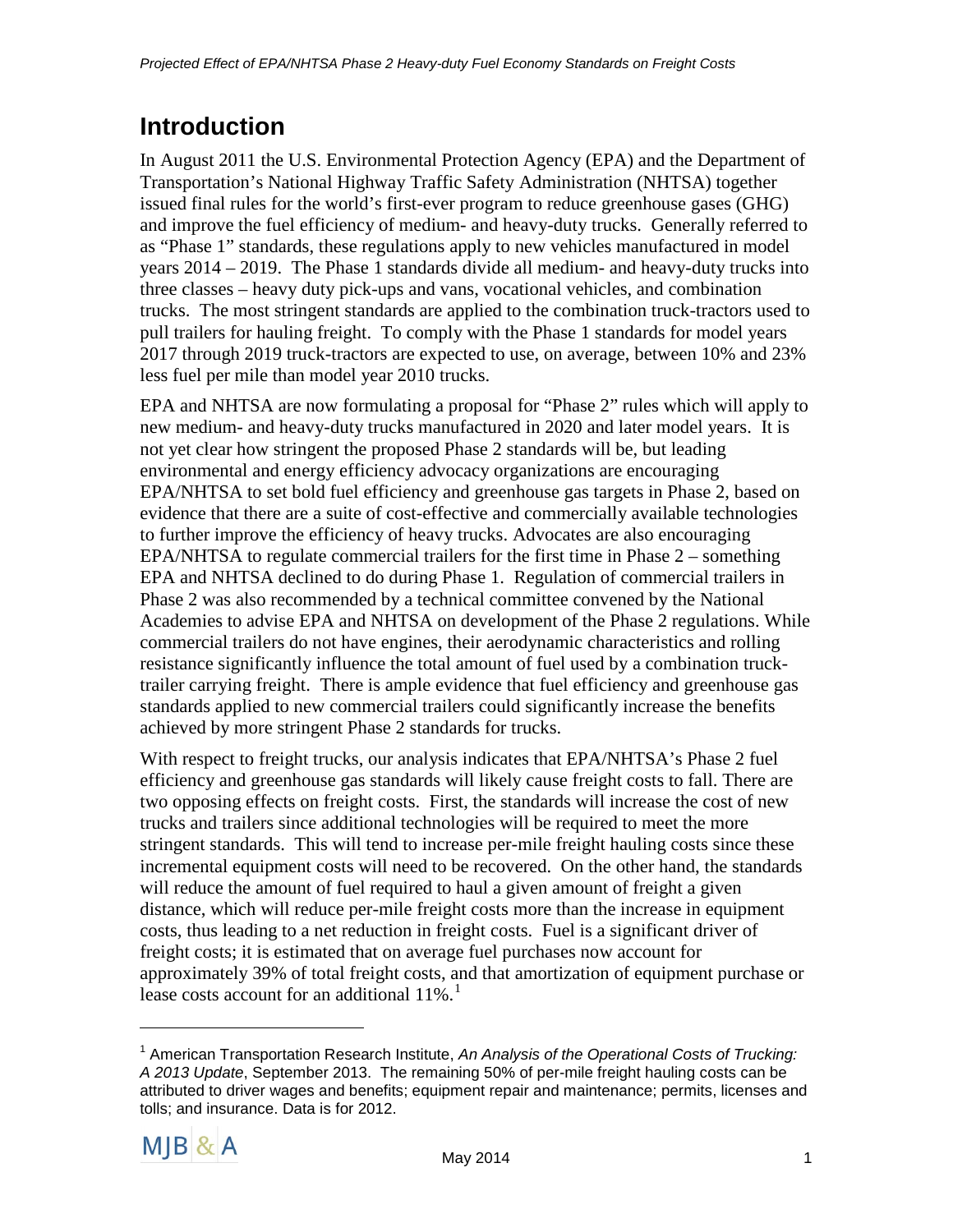This report summarizes the results of an analysis of how net freight shipping costs would change if EPA and NHTSA set bold fuel efficiency and greenhouse gas targets for combination trucks and trailers in Phase 2. The Phase 2 scenario for combination trucks and trailers analyzed here is shown in Table 1, along with the Phase 1 targets already adopted by EPA/NHTSA and set to go into effect beginning this year.

This Phase 2 scenario was developed by the *American Council for an Energy Efficient Economy* and the *Union of Concerned Scientists*, based on a review of data regarding the potential engine and vehicle technologies that could be used to meet more stringent Phase 2 fuel efficiency and greenhouse gas standards. These targets were judged to be commercially and technically feasible based on a range of technologies that are either already commercially available or under development.

|                                                                               |             | <b>EPA Phase 1</b>                 |                                  |                                | <b>EPA Phase 2</b>           |
|-------------------------------------------------------------------------------|-------------|------------------------------------|----------------------------------|--------------------------------|------------------------------|
| <b>Metric</b>                                                                 | Equipment   | <b>Model Year</b><br>$2014 - 2016$ | <b>Model Year</b><br>2017 - 2019 | <b>Model Year</b><br>2020-2024 | <b>Model Year</b><br>$2025+$ |
| Reduction in Fuel                                                             | Sleeper cab | 21%                                | 23%                              | 31%                            | 39%                          |
| Use $(gal/mi)$                                                                | Day cab     | 11%                                | 13%                              | 22%                            | 29%                          |
| compared to<br>MY2010                                                         | Van Trailer | <b>NA</b>                          | <b>NA</b>                        | 8%                             | 15%                          |
| Incremental Increase                                                          | Sleeper cab | \$7,875                            | \$8,107                          | \$11,357                       | \$26,513                     |
| in Purchase Cost                                                              | Day cab     | \$3,353                            | \$3,954                          | \$7,204                        | \$17,188                     |
| Compared to<br>$\overline{\text{MY}}2010$ <sup>1</sup>                        | Van Trailer | <b>NA</b>                          | <b>NA</b>                        | \$3,200                        | \$4,450                      |
| $^{1}$ Per truck or trailer compared to 2010 model, in current (2014) dollars |             |                                    |                                  |                                |                              |

**Table 1 Analyzed EPA Phase 2 Fuel Efficiency and Greenhouse Gas Stringency Scenario**

To meet the above model year 2020 and 2025 targets for fuel reduction relative to current trucks, it is expected that multiple approaches would be needed. The compliance pathway in this scenario includes:

- improvements to the aerodynamics of both trucks and trailers;
- use of low-rolling resistance single-wide dual tires on both trucks and trailers;
- various engine improvements to reduce engine friction, and improve air handling and heat transfer in the cylinder;
- use of automated manual transmissions:
- use of auxiliary power units for over-night idle reduction on sleeper cab-equipped trucks; and
- exhaust waste heat recovery using a "bottoming cycle"<sup>[2](#page-4-0)</sup>.

<span id="page-4-0"></span> $2$  In a bottoming cycle, engine exhaust is routed through a heat exchanger to produce steam, which is used to drive a small turbine to produce electricity. The electricity generated could be used to power vehicle auxiliary systems (lights, air conditioning, air compressor, etc.) or could be

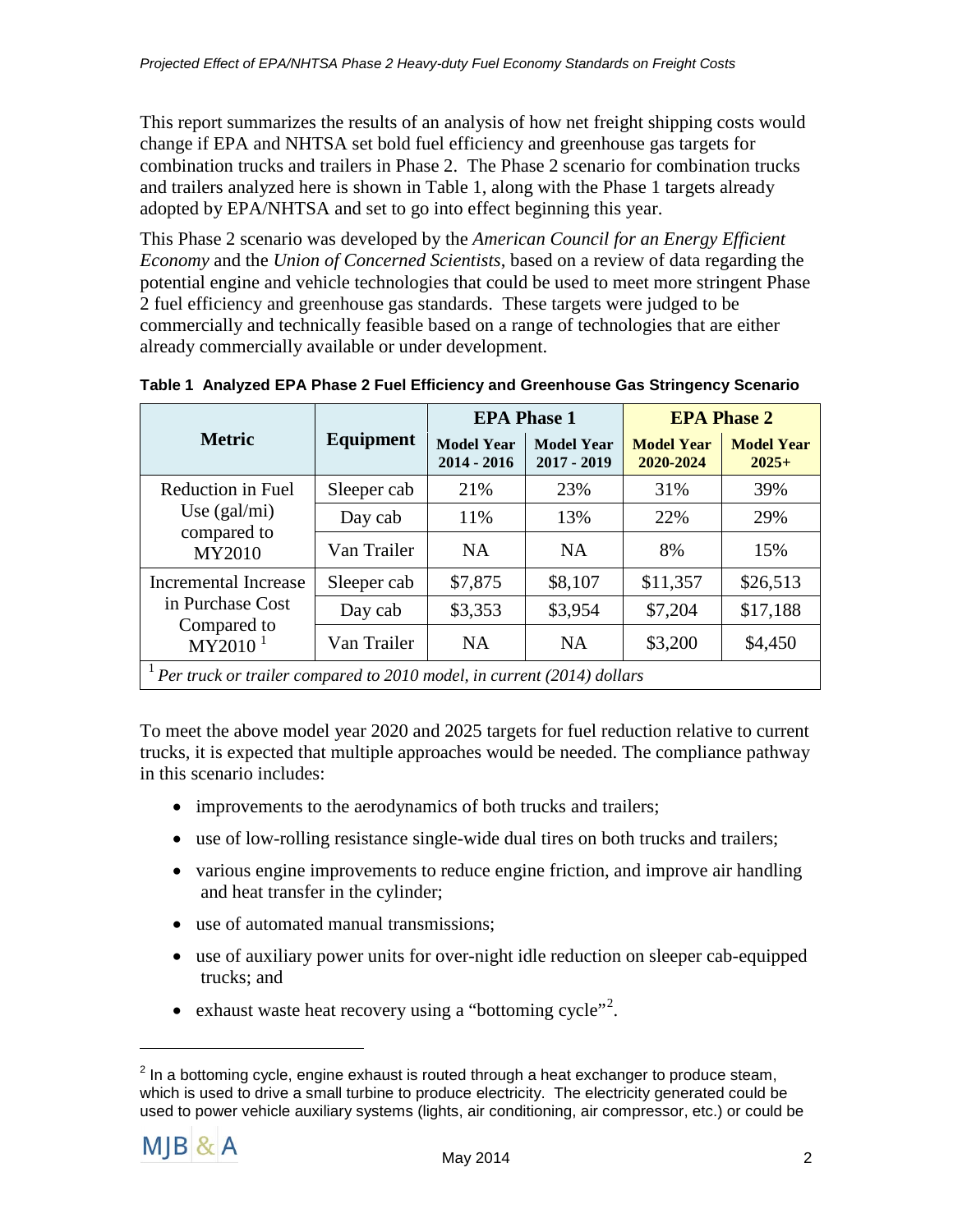The above scenario for combination trucks is part of an over-all Phase 2 stringency scenario that targets a fleet average 40% reduction in per-mile fuel use for MY2025 trucks compared to MY2010 trucks. However, as with the Phase 1 standards the above scenario assumes that EPA and NHTSA will set more stringent standards for combination trucks than for other types of commercial trucks, and that they will set more stringent standards for the sleeper cab-equipped trucks used for long-haul operations than for the day cab-equipped trucks typically used for local and regional hauls. This scenario also assumes that, as they did in Phase 1, EPA and NHTSA will set interim standards applicable in the first few years of the rule  $(MY 2020 - 2024)$ , and more stringent final standards applicable starting in MY2025.

Note that the typical purchase price of a new sleeper cab-equipped truck ranges from \$103,000 to \$116,000, and the typical purchase price of a new dry van trailer ranges from \$22,000 to \$27,000.<sup>[3](#page-5-2)</sup> Therefore this analysis assumes that strong EPA/NHTSA Phase 2 fuel efficiency and greenhouse gas standards will increase the cost of new trucks by as much as 25%, and will increase the cost of new dry van trailers by as much as 20%.

### <span id="page-5-0"></span>**1 Results of Analysis**

#### <span id="page-5-1"></span>*1.1 Baseline Performance*

For this analysis, the effect of more stringent EPA/NHTSA Phase 2 fuel efficiency and greenhouse gas standards on freight costs were evaluated against a "baseline" scenario in which EPA and NHTSA maintain truck fuel efficiency and greenhouse gas standards at Phase 1 levels indefinitely, with no further increases in stringency. Figure 1 plots the projected change in fleet average fuel economy for the freight hauling combination truck fleet, and the projected change in fleet average freight rates, under the baseline scenario.

As shown, even without more stringent EPA Phase 2 standards the average fuel economy of the freight hauling fleet is projected to increase from 5.9 MPG in 2015 to 7.5 MPG in 2040, based on the phase-in of more fuel efficient trucks that meet EPA/NHTSA Phase 1 fuel efficiency and greenhouse gas standards. At the same time, average freight hauling rates are projected to increase from \$1.85/mile in 2015 to \$3.00/mile in 2040.

Despite reductions in fuel use (gallons per mile) from more efficient trucks, average net freight rates under the baseline scenario are projected to rise steadily due to projected fuel price (\$/gal) inflation, and general inflation affecting other freight hauling costs (labor, maintenance, insurance, etc.). Also included in the baseline cost analysis is the expected

<span id="page-5-2"></span><sup>3</sup> Price Digest, *Truck Blue Book* and *Commercial Trailer Blue Book, 2012,* Penton Media Inc*.* Cited truck prices based on 2012 International 9000 series, Kenworth T800, Volvo VNL 670, Freightliner Coronado, and Peterbilt 387 trucks, all with high-roof sleeper cab. Cited trailer prices are for 2012 53-ft dry van trailers from Great Dane, Wabash National, Utility Trailer, and Stoughton Trailer.



used to provide motive power in combination with the engine, via an electric drive motor (hybrid system).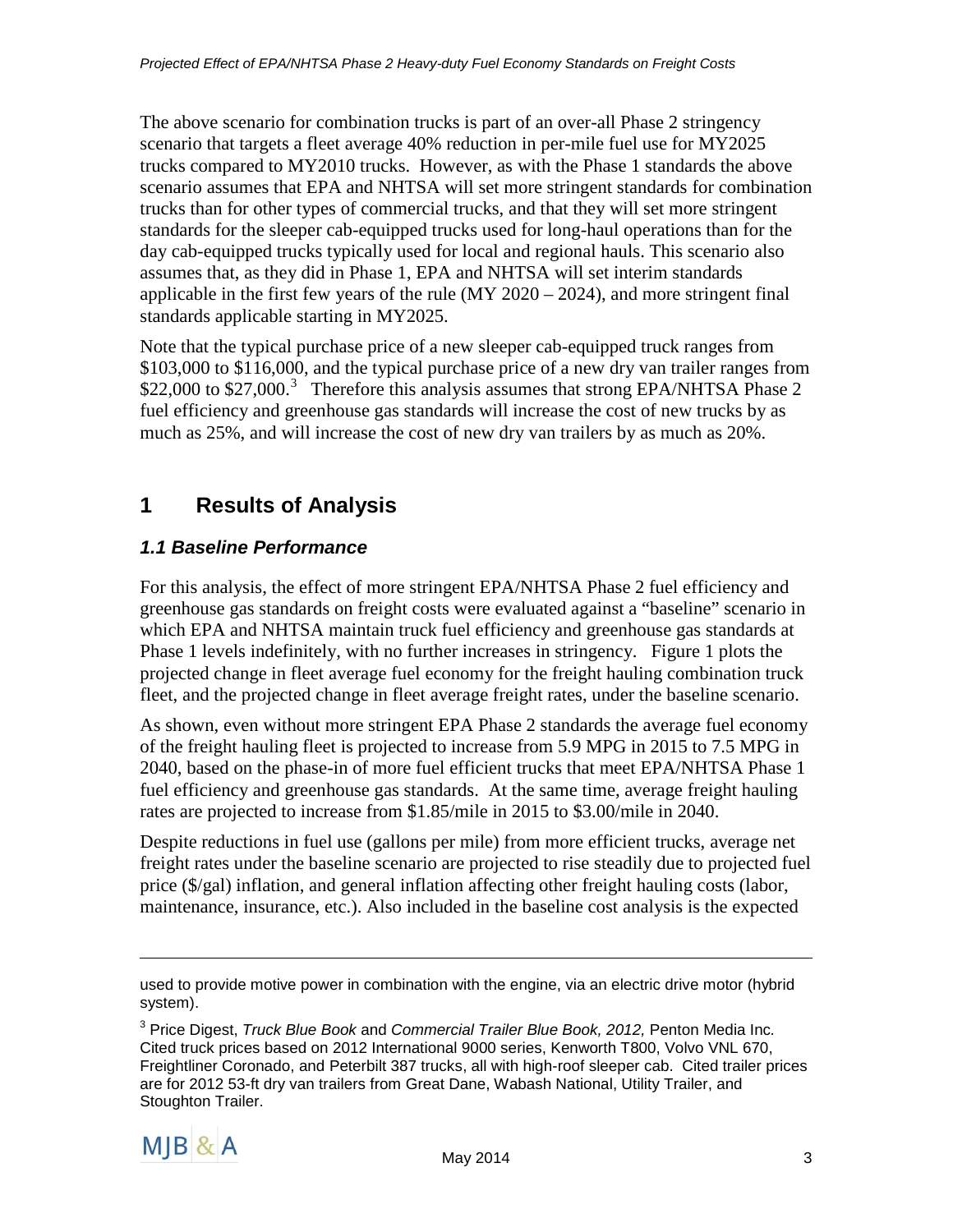increase in new truck purchase costs in order to comply with EPA/NHTSA Phase 1 fuel efficiency and greenhouse gas standards, as shown in Table 1.



#### <span id="page-6-0"></span>*1.2 Effects of Modeled EPA/NHTSA Phase 2 Stringency Scenario*

The projected change in fleet average freight truck fuel economy that would result from the modeled EPA/NHTSA Phase 2 stringency scenario is shown in Figure 2. As shown, the modeled Phase 2 truck standards are projected to increase fleet average fuel economy from 7.5 MPG (baseline) to 9.0 MPG in 2040. If the modeled Phase 2 trailer standards are also included, projected fleet average fuel economy in 2040 rises to 9.9 MPG, a 32% increase over baseline levels.

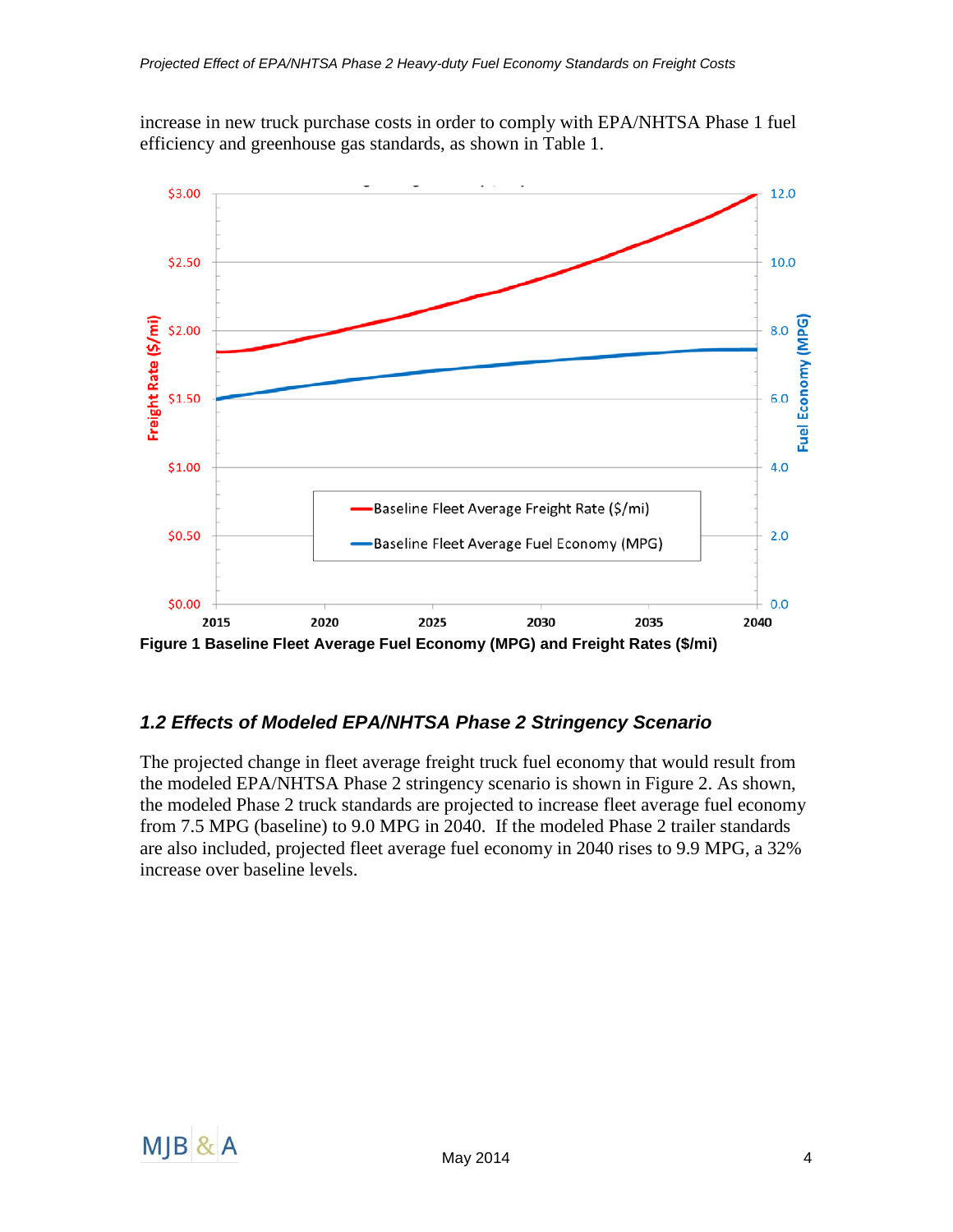

**Figure 2 Projected Fleet Average Fuel Economy with Modeled EPA/NHTSA Phase 2 Standards**

The projected effects of the modeled EPA/NHTSA Phase 2 stringency scenario on freight hauling costs are shown in Figures  $3 - 5$ .

Figure 3 shows, for each model year between 2020 and 2040, the projected change in operating costs (\$/mile) compared to the baseline scenario for a new sleeper cabequipped truck pulling a new trailer, both of which meet the modeled Phase 2 stringency standards for that model year. As shown in Figure 3, the incremental purchase cost of a new sleeper-cab equipped truck and trailer that meet the modeled EPA/NHTSA Phase 2 fuel efficiency and greenhouse gas standards are projected to increase freight costs by \$0.05/mile for model year 2020 equipment in its first year of operation. This incremental equipment cost is projected to rise to \$0.13/mile for model year 2040 equipment. At the same time, fuel costs are projected to fall by \$0.21/mile for model year 2020 equipment, and these fuel cost savings are projected to increase to \$0.41/mile for new equipment purchased in 2040. The net cost savings attributed to the modeled EPA/NHTSA Phase 2 fuel efficiency and greenhouse gas standards are projected to be \$0.17/mile for new model year 2020 equipment, and this net savings is projected to increase to \$0.28/mile for new model year 2040 equipment.

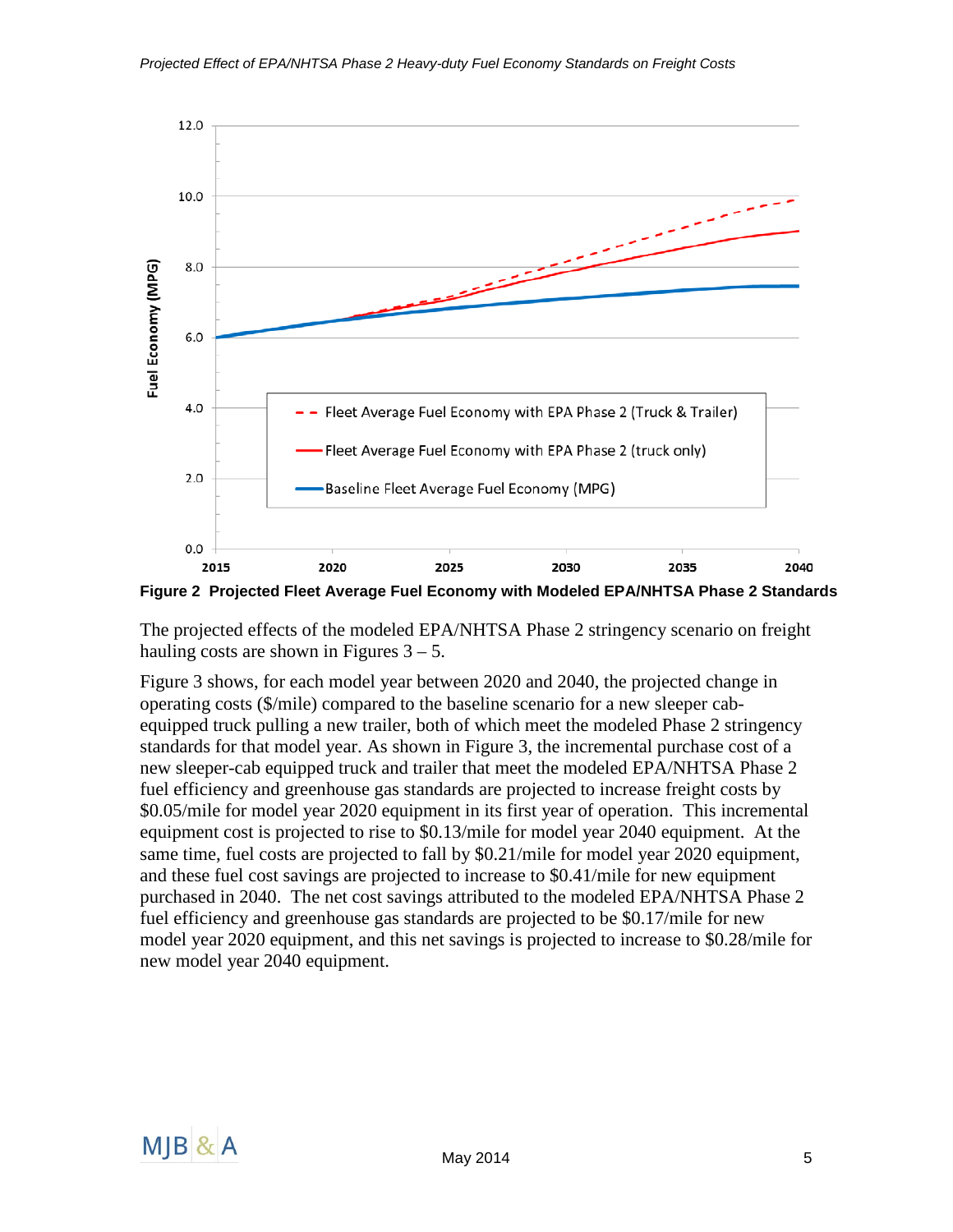

**Figure 3 Effect of EPA/NHTSA Phase 2 Standards on Freight Costs (New Sleeper Cab).**

Figure 4 shows the same information as Figure 3, but for new day cab-equipped trucks pulling new trailers.



**Figure 4 Effect of EPA/NHTSA Phase 2 Standards on Freight Costs (New Day Cab)**

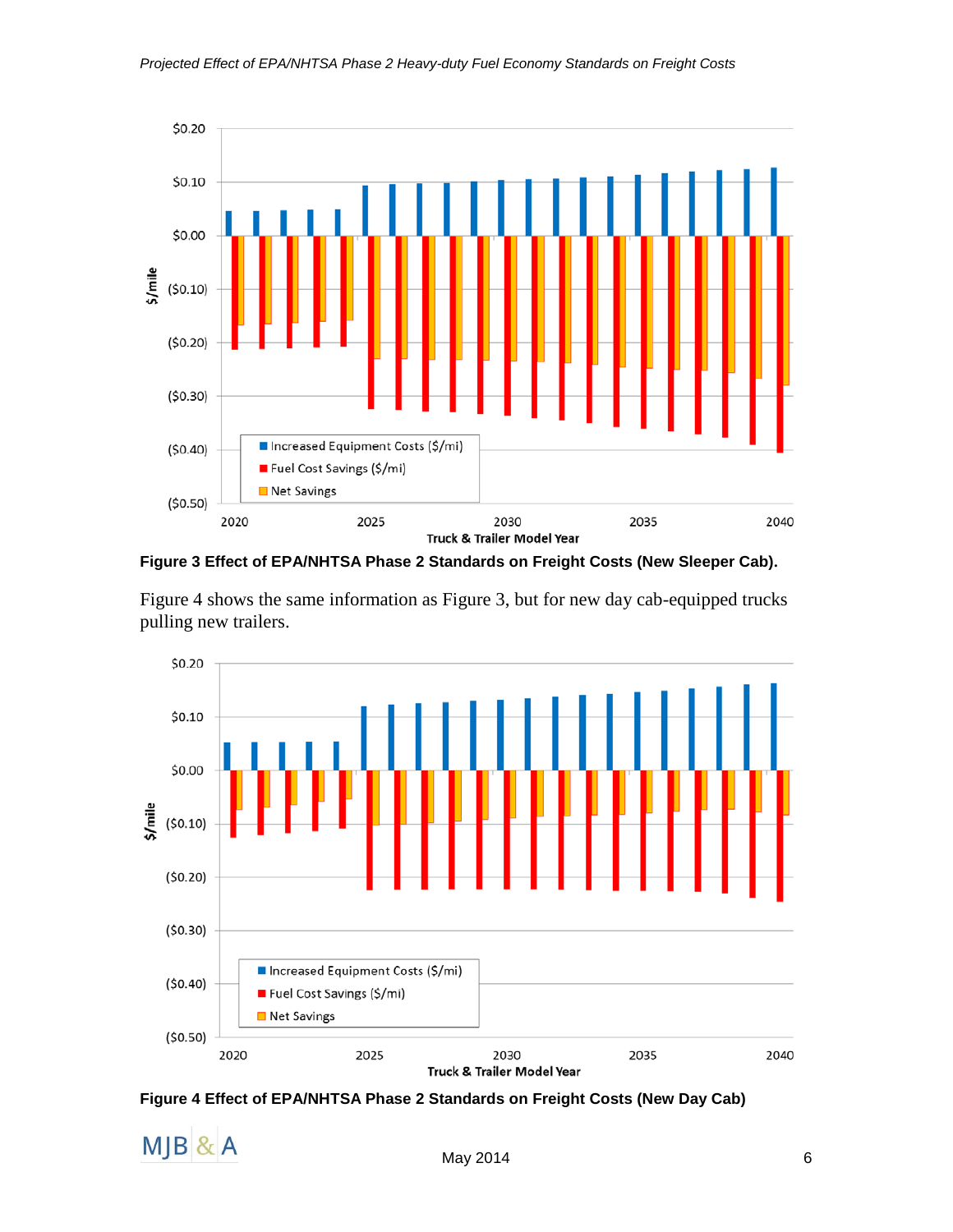As shown in Figure 4, the net savings from the modeled EPA/NHTSA Phase 2 fuel efficiency and greenhouse gas standards are lower for day cab-equipped trucks. For these trucks, the net savings are projected to be \$0.07/mile for new model year 2020 equipment, rising to \$0.08/mile for new model year 2040 equipment.

Figure 5 shows, for each calendar year, the projected change in fleet average operating costs (\$/mile) compared to the baseline scenario, based on the percentage of total fleet miles projected to be operated each year by new trucks and trailers meeting the more stringent Phase 2 standards.

As shown in Figure 5, fleet average net savings from the modeled EPA/NHTSA Phase 2 fuel efficiency and greenhouse gas standards are projected to be less than \$0.02/mile between 2020 and 2025, but they are projected to rise steadily as a greater percentage of fleet miles are driven by trucks that meet the Phase 2 standards, reaching \$0.21/mile in 2040.



**Figure 5 Effect of EPA/NHTSA Phase 2 Standards on Fleet Average Freight Costs**

#### <span id="page-9-0"></span>*1.3 Potential Impact on Freight Rates*

This analysis shows that if EPA and NHTSA impose more stringent Phase 2 truck and trailer fuel efficiency and greenhouse gas standards, freight companies that purchase and operate new equipment after 2025 could potentially see their net operating costs fall by as much as 10% for long hauls (sleeper cab) and up to 4% for local and regional hauls (day cab), compared to the baseline scenario.

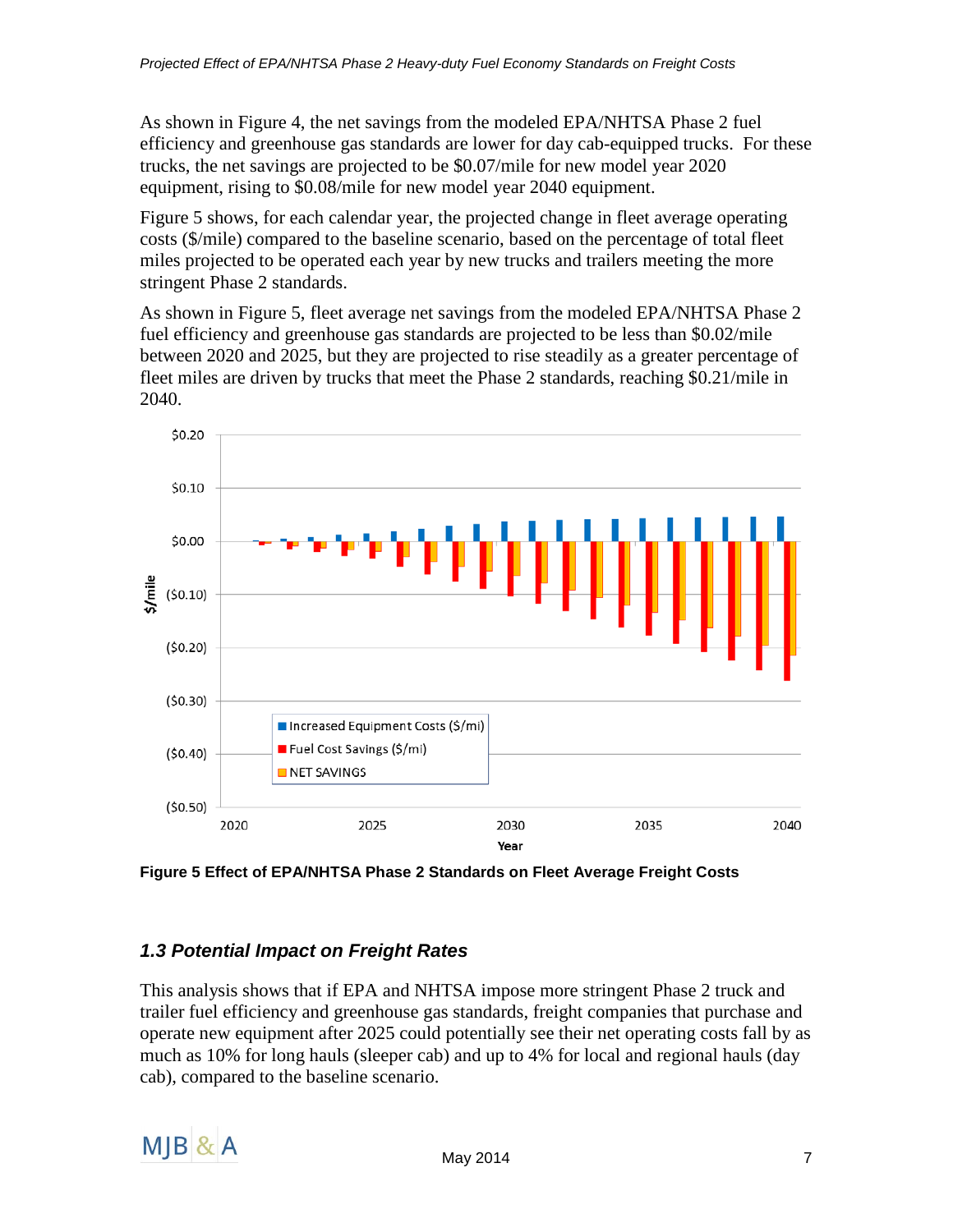As some of these operating cost savings are passed on to customers, as would be expected in such a competitive marketplace, freight rates will likely fall. Thus it will be cheaper to move products by truck when bold Phase 2 fuel efficiency and greenhouse gas standards are in place than it would be under the baseline scenario without strong Phase 2 standards.

Figure 6 plots the potential maximum effect of the modeled Phase 2 fuel efficiency and greenhouse gas standards on future freight rates, assuming that all operating cost savings are passed on to customers.<sup>[4](#page-10-0)</sup> As shown, by 2040, fleet average freight rates with the modeled EPA/NHTSA Phase 2 standards in place could be up to 7% lower than they would be if EPA and NHTSA did not impose stringent Phase 2 fuel efficiency and greenhouse gas standards for new trucks.



**Figure 6 Projected Potential Freight Rates Resulting from EPA/NHTSA Phase 2 Standards**

<span id="page-10-0"></span> $4$  The projected cost savings will likely be shared between trucking companies and their customers.

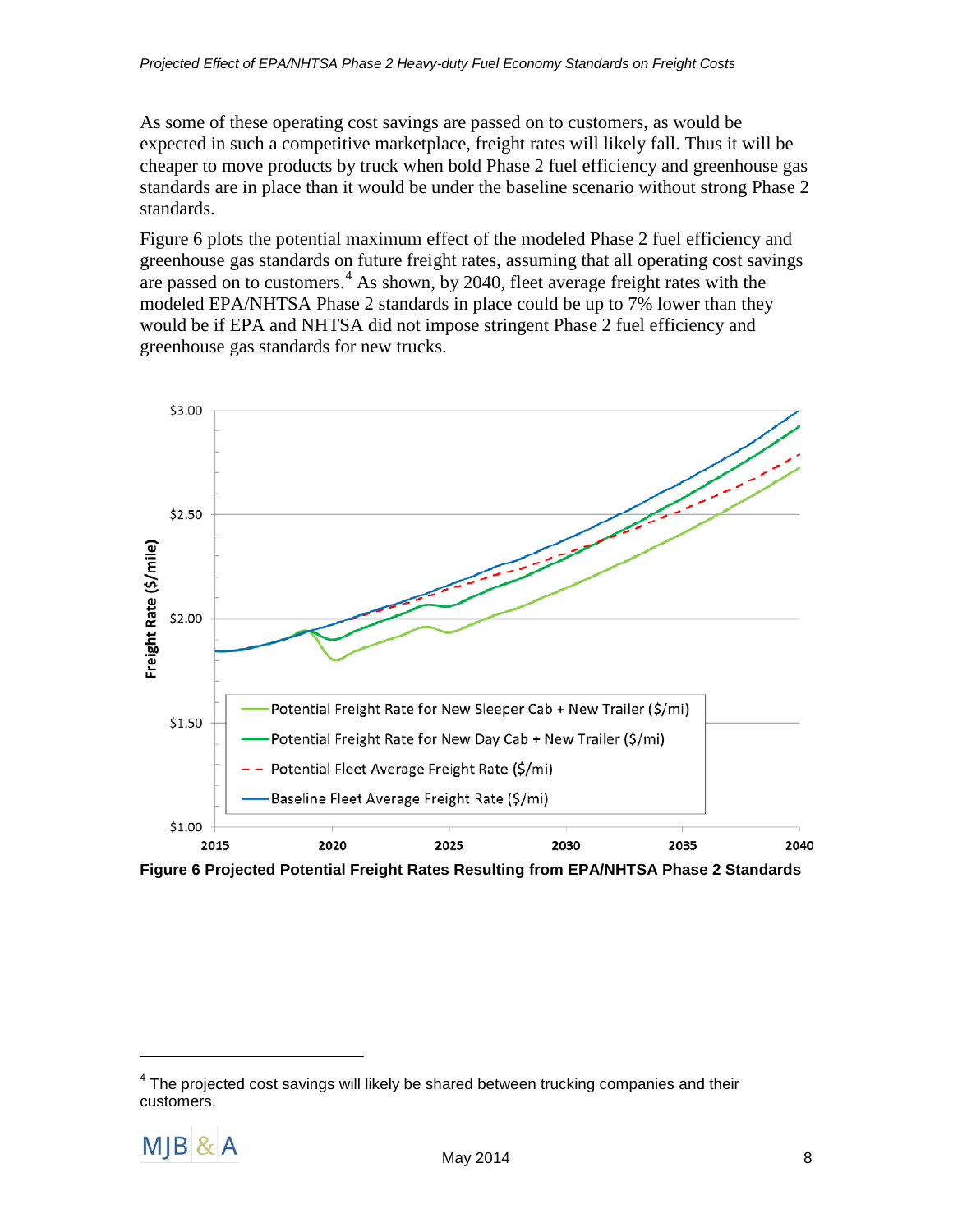### <span id="page-11-0"></span>**2 Methodology & Data Sources**

#### <span id="page-11-1"></span>*2.1 Methodology*

For this analysis, fleet average fuel use (gallons/mile) for each calendar year was calculated based on the average fuel use and the percentage of total fleet miles driven by trucks of each model year in the fleet that year, using formula1:

Average Fuel Use  $\lceil \text{gal/mi} \rceil = \sum_{k=1}^{\infty}$  (Fuel Use <sub>MY A</sub>) x (% Fleet Miles <sub>MY A</sub>)

*Formula 1*

The average fuel use for all trucks prior to model year 2015 was assumed to be 0.168 gal/mi (5.95 MPG) for sleeper cabs and 0.175 gal/mi (5.70 MPG) for day cabs. For each subsequent model year of truck, average fuel use was calculated by applying the appropriate reductions from Table 1 to match either the baseline or Phase 2 scenario. Averages were calculated separately for sleeper cab and day cab trucks and the over-all fleet average was calculated assuming that 80% of fleet miles are driven by sleeper cabs and 20% by day cabs.

Additional reductions in average fuel use from EPA/NHTSA Phase 2 compliant trailers were then calculated in the same way using the appropriate fuel use reduction from Table 1 and the projected percentage of fleet miles driven by trailers of each model year in the fleet.

The percentage of total fleet miles driven by trucks and trailers of each model year in each calendar year was determined based on historical annual fleet turnover to new trucks and trailers and the annual mileage accumulated by trucks and trailers over their life (see below).

To calculate the incremental equipment cost (\$/mile) of both EPA/NHTSA Phase 1 and Phase 2 compliance, for each model year the incremental costs shown in Table 1 were escalated to the correct year using general inflation rates and then annualized by assuming that this cost would be financed using a typical commercial loan at 8% interest rate. For trucks the loan was assumed to be for 5 years and for trailers 10 years. Total annual costs for the "loan" were then divided by annual truck or trailer mileage in each year of the loan to get average per mile incremental costs for that year. To calculate fleet average compliance costs in each calendar year, per mile costs for each model year of truck and trailer were multiplied by the percentage of fleet miles driven by that model year truck or trailer and summed (similar to the way fleet average fuel economy was calculated).

Fuel costs (\$/mile) – both for new trucks of each model year and the fleet average in each calendar year - were calculated by multiplying the projected fuel price (\$/gal) for that year times average fuel use (gal/mi) for the truck or fleet in question.

For each calendar year the projected baseline total freight rate (\$/mile) is composed of projected fuel costs, plus projected Phase 1 compliance costs, plus "other" (non-fuel) costs. The non-fuel portion of the baseline freight rate was calculated by escalating 2014 non-fuel costs by the assumed general inflation rate for each year.

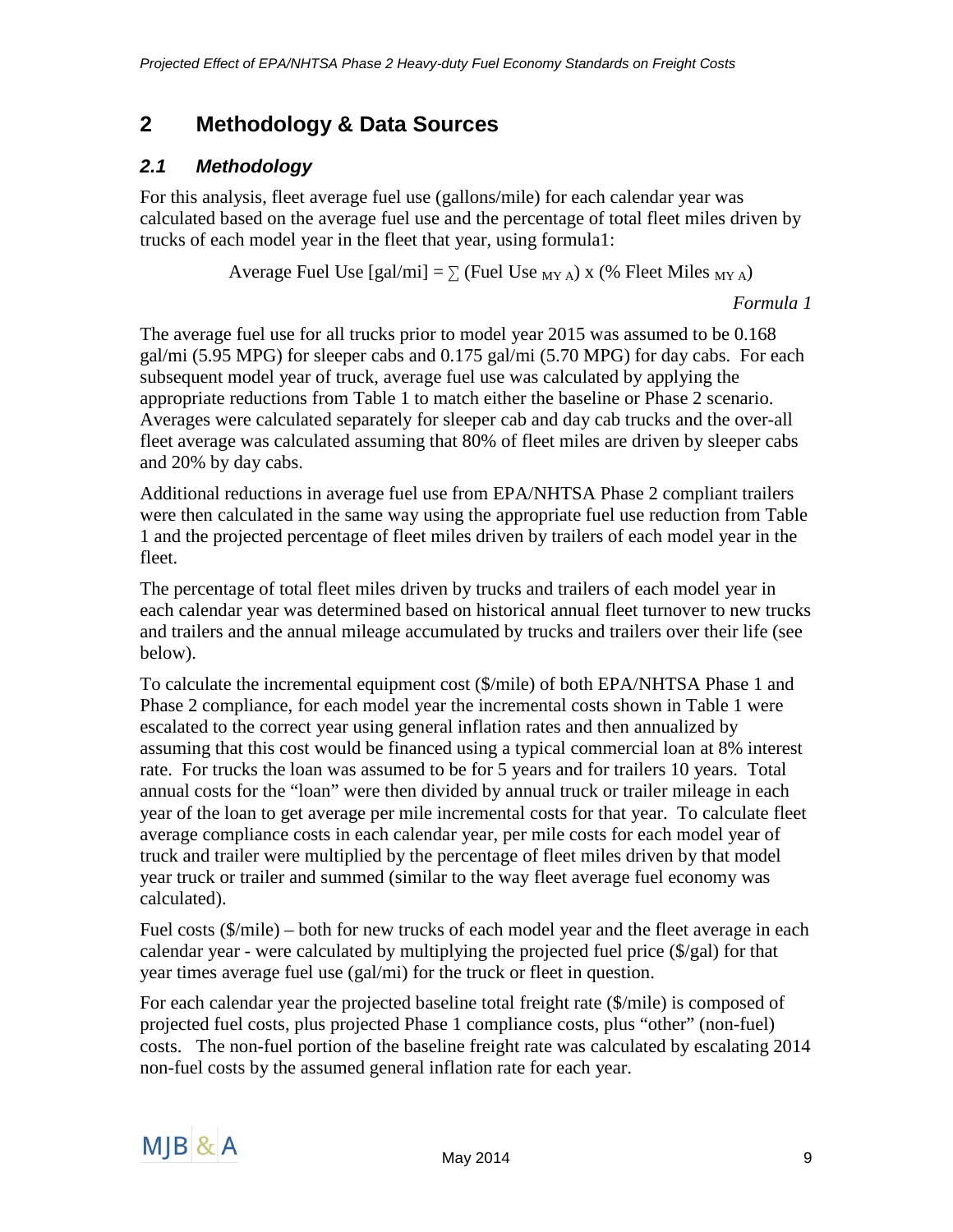#### <span id="page-12-0"></span>*2.2 Assumptions and Data Sources*

*2014 Average Freight Rate, Average Fuel Price, and Fleet Average Fuel Economy*

The 2014 assumed average freight rate of \$1.87/mile comes from DAT Solutions, DAT Trendlines ™; National Average Van Rates, Spot Market, Feb 2013 - Feb 2014.

Note that the American Transportation Research Institute (ATRI, *An Analysis of the Operational Costs of Trucking: A 2012 Update*, Sept 2012) estimates that U.S. average costs of freight hauling were \$1.71/mile in 2011. However, this estimate does not include company profits.

The 2014 assumed average fuel price of \$3.91/gallon comes from the U.S. Department of Energy, Energy Information Administration, *U.S. No 2 Diesel Ultra Low Sulfur (0- 15 ppm) Retail Prices,* and is an average of reported monthly prices from March 2013 - February 2014.

The 2014 assumed fleet average fuel economy of 5.9 miles per gallon (0.169 gal/mi) for combination trucks was taken from Oakridge National Laboratory's *Transportation Energy Databook, Edition 32* (July 31, 2013), Table 5.2, Summary Statistics for Class 7-8 Combination Trucks, 1970-2011. Data is for 2011.

#### *2015 – 2040 Average Fuel Price and General Inflation Rate*

The assumed average fuel price (\$/gallon) and general inflation rate for each year between 2015 and 2014 were taken from the U.S. Department of Energy, Energy Information Administration *Annual Energy Outlook 2014 (Early Release)*, Petroleum Product Prices, Reference Case. Average diesel fuel prices were assumed to be \$3.72/gallon in 2015, rising to \$7.84/gallon (nominal) in 2040. Assumed fuel price inflation varies from year to year but averages 2.5% over the analysis period.

The assumed general inflation rate (applied to incremental equipment costs and other non-fuel operational costs of freight hauling) varies from 1.1% to 2.3% annually over the analysis period.

#### *Freight Fleet Make-up and Usage*

Assumptions about the composition and usage of the current freight truck fleet, which were used to calculate the percentage of annual fleet miles operated by trucks and trailers of each model year in each calendar year, are shown in Table 2 along with the data source for each assumption.

Consistent with EPA/NHTSA modeling for their Phase 1 fuel efficiency and greenhouse gas rule, this analysis assumes that sleeper cab equipped trucks operate more miles annually than day cab equipped trucks, and that as trucks age their annual mileage accumulation falls of significantly. Sleeper cab equipped trucks used for long haul operations are assumed to accumulate 130,892 miles during their first year in service, falling to 85,838 miles during their fifth year, and even fewer miles in subsequent years.

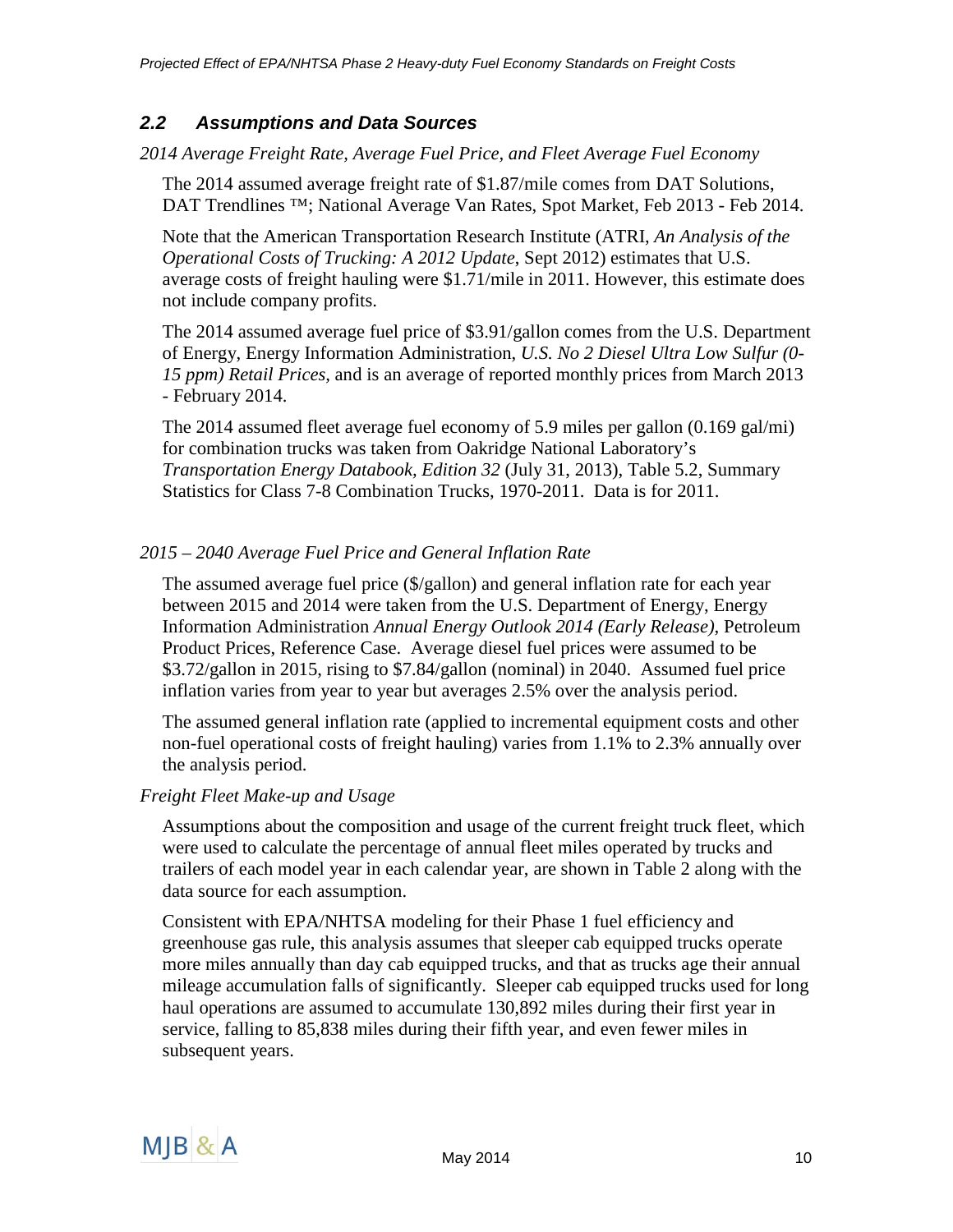| <b>Metric</b>                                                              |                 | <b>Value</b> | Unit | <b>Source</b>                                                                                                                                                                                                                                                               |
|----------------------------------------------------------------------------|-----------------|--------------|------|-----------------------------------------------------------------------------------------------------------------------------------------------------------------------------------------------------------------------------------------------------------------------------|
| % of In-Use                                                                | Sleeper<br>Cab  | 80%          | %    | US EPA, RIA, Final Rulemaking to Establish<br>Greenhouse Gas Emission Standards and Fuel<br>Efficiency Standards for Medium- and Heavy-                                                                                                                                     |
| <b>Fleet Miles</b>                                                         | Day Cab         | 20%          | $\%$ | Duty Engines and Vehicles, August 2011, page 6-<br>10                                                                                                                                                                                                                       |
| Ratio of In-use Trailers to<br>Trucks                                      |                 | 3.1          |      | Based on Bureau of Transportation Statistics,<br>"State Transportation Statistics," 2011; Table 5-1<br>Vehicle Registrations and Table 5-2, Trailer<br>Registrations, data for 2010; 5.775 million trailers<br>and 1.889 million truck-tractors                             |
| Ratio of new trailer to new<br>truck purchases                             |                 | 1.73         |      | R.L Polk & Co., "New Commercial Class 8<br>Tractor and Trailer (24-foot to 65-foot)<br>Registrations between 1986 and 2011," R.L Polk<br>& Co., Editor 2012: Southfield, MI.                                                                                                |
| Annual<br>Turnover to                                                      | Trucks          | 4.8%         | $\%$ | Historical average 1986 - 2006, based on<br>Transportation Energy Data Book, Table 5.2 (total<br>fleet size) and Polk New Truck Registrations                                                                                                                               |
| <b>New</b>                                                                 | <b>Trailers</b> | 2.7%         | $\%$ | $=$ Truck Turn-over rate x Ratio of New Trailers to<br>New Trucks $\div$ Ratio of In-use Trailers to Trucks                                                                                                                                                                 |
| Annual<br>Mileage First<br>Year                                            | Sleeper<br>cab  | 130,832      | mi   | US EPA, RIA, Final Rulemaking to Establish<br>Greenhouse Gas Emission Standards and Fuel<br>Efficiency Standards for Medium- and Heavy-<br>Duty Engines and Vehicles, August 2011, Table 2-<br>28 (2015 MY Combination Tractor). This<br>assumption is from EPA MOVES model |
|                                                                            | Day Cab         | 67,000       | mi   | U.S. Census Bureau, 2002 Vehicle Inventory &<br>Use Survey, average for new trucks with primary<br>operation of less than 200 miles per day                                                                                                                                 |
| Annual Turnover of Fleet<br>Miles to New Trucks (first<br>year in service) |                 | 9.3%         | $\%$ | Historical average 1986 - 2006, based on fleet<br>turnover to new trucks and mileage driven in first<br>year                                                                                                                                                                |
| Change in                                                                  | $yr 2 - 5$      | $-10%$       | %    | US EPA, RIA, Final Rulemaking to Establish                                                                                                                                                                                                                                  |
| Annual<br>Truck                                                            | yr 6 - 10       | $-7.5%$      | %    | Greenhouse Gas Emission Standards and Fuel<br>Efficiency Standards for Medium- and Heavy-                                                                                                                                                                                   |
| Mileage from                                                               | $yr 11 - 15$    | $-6.5%$      | %    | Duty Engines and Vehicles, August 2011, Table 2-<br>28 (2015 MY Combination Tractor). These                                                                                                                                                                                 |
| year to year                                                               | $yr$ 16 - 30    | $-4.0\%$     | %    | assumptions are from EPA MOVES model                                                                                                                                                                                                                                        |
| <b>Annual Trailer Mileage</b>                                              |                 | 21,837       | mi   | $= 163,692$ mill fleet miles [TEBD Table 5.2] $\div$<br>$(2.452 \text{ mill trucks}$ [TEBD Table 5.1] x 3.1<br>trailer/truck)                                                                                                                                               |
| <b>Annual Turnover of Fleet</b><br><b>Miles to New Trailers</b>            |                 | 2.7%         | %    | Same as trailer turnover; assumes level mileage<br>accumulation throughout trailer life                                                                                                                                                                                     |

**Table 2 Assumed Freight Fleet Make-up and Usage**

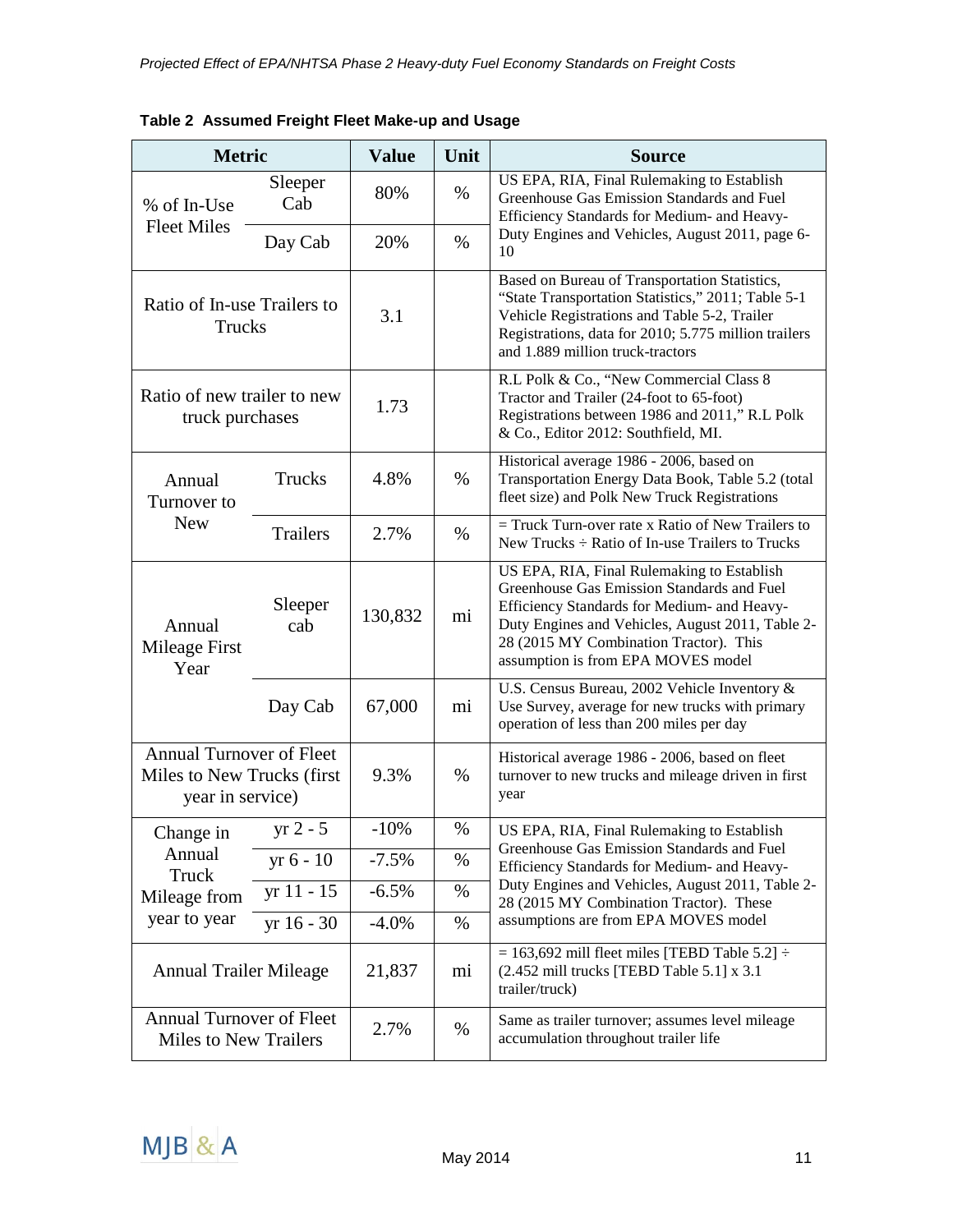Day cab equipped trucks, which are used primarily for local and regional hauls which return to base every day, are assumed to accumulate 67,000 miles during their first year, falling to 44,000 miles in their fifth year.

Less is known about how trailers accumulate mileage throughout their in-service life. This analysis uses a conservative assumption that annual mileage accumulation for trailers is steady throughout their life, at an average of 21,837 miles per year. On average trailers accumulate significantly less mileage annually than trucks because there are approximately three trailers in service for every truck.

Historically, annual heavy truck purchases are responsive to general economic conditions and are therefore highly variable from year to year. This analysis assumes that a consistent 4.8% of the existing fleet will turn over to new trucks each year. This is the average annual turnover rate of the fleet between 1986 and 2006, not including the most recent recession and slow recovery  $(2007 - 2011)$ , when annual truck purchases and fleet turnover were unusually low. Based on 4.8% of the fleet turning over to new trucks each year, and the fact that new trucks are assumed to operate more miles annually than the fleet average, this analysis assumes that 9.3% of fleet miles are operated by brand new trucks each year.

Based on the average ratio of trailer to truck purchases between 1986 and 2006, the ratio of in-use trailers to trucks, and an assumption of constant annual mileage accumulation for trailers, this analysis assumes that 2.7% of fleet miles are operated by brand new trailers each year.

#### *Amortization of EPA Compliance Costs*

This analysis assumes that the incremental compliance cost of EPA/NHTSA Phase 1 and Phase 2 fuel efficiency and greenhouse gas standards will be amortized over five years for trucks and 10 years for trailers. The assumption of five year amortization for trucks is based on a number of factors:

- There is anecdotal evidence that many large fleets keep new trucks for 5-6 years and then sell them into the used market.
- Many finance companies that advertise commercial truck loans list five years (60 months) as a typical term for their loans

In effect this analysis assumes that the incremental costs of EPA/NHTSA Phase 1 and Phase 2 compliance will be fully paid by the first owner of each truck, and will not be reflected in used truck values. This is a conservative assumption.

This analysis uses a longer amortization period for trailers because there is significant anecdotal evidence that trailers have a much longer in-service life than trucks. For example, data from Price Digest, Commercial Truck and Trailer Blue Book, indicates that a 5-year old used truck is valued at approximately 40% of the price of a new truck, while a 5-year old used trailer is valued at approximately 70% of the price of a new trailer. The value of used trailers does not fall to 40% of the price of new until the trailer is 10-years old.

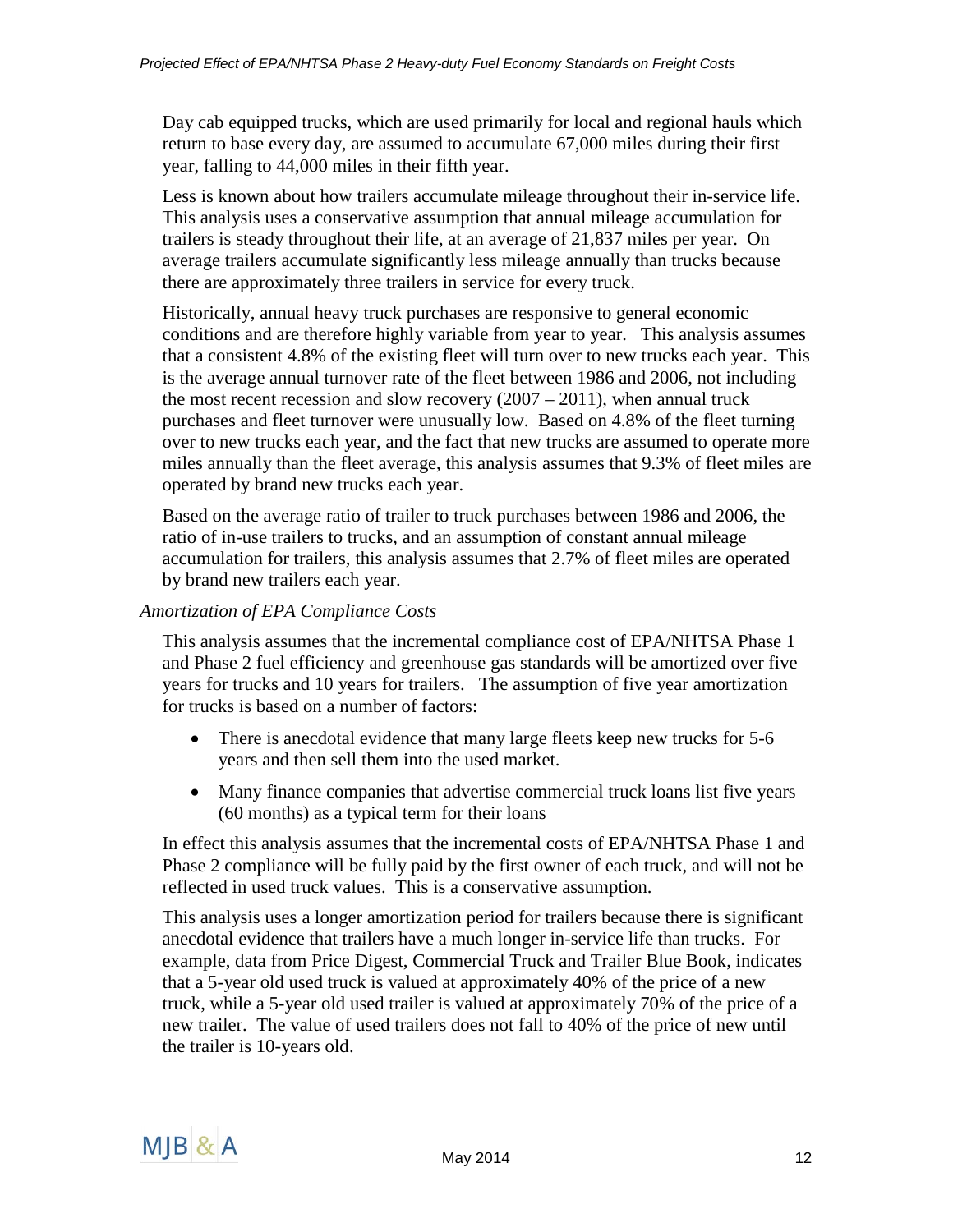|                  |                                       |                                   | BASELINE WITHOUT EPA PHASE                                                             |        |        |        |        |        |          |                       |                                                                       |          |          |                       |          |
|------------------|---------------------------------------|-----------------------------------|----------------------------------------------------------------------------------------|--------|--------|--------|--------|--------|----------|-----------------------|-----------------------------------------------------------------------|----------|----------|-----------------------|----------|
|                  |                                       | 个<br>Calendar Year                | 2014                                                                                   | 2015   | 2016   | 2017   | 2018   | 2019   | 2020     | 2021                  | 2022                                                                  | 2023     | 2024     | 2025                  | 2026     |
|                  | Fleet Average Fuel Economy            | <b>MPG</b>                        | 5.90                                                                                   | 6.00   | 6.10   | 6.19   | 6.29   | 6.38   | 6.46     | 6.54                  | 6.62                                                                  | 6.69     | 6.76     | 6.82                  | 6.88     |
|                  | Fleet Average Freight Rates           | \$/mile                           | 51.87                                                                                  | \$1.85 | \$1.85 | \$1.87 | \$1.90 | \$1.94 | \$1.97   | \$2.01                | \$2.05                                                                | \$2.08   | \$2.12   | \$2.16                | \$2.20   |
|                  |                                       |                                   |                                                                                        |        |        |        |        |        |          |                       |                                                                       |          |          |                       |          |
|                  |                                       |                                   | CHANGE IN US AVERAGE FREIGHT COSTS (\$/mile) DUE TO EPA PHASE 2 FUEL ECONOMY STANDARDS |        |        |        |        |        |          |                       |                                                                       |          |          |                       |          |
|                  |                                       | ↑<br>Calendar Year                |                                                                                        |        |        |        |        |        | 2020     | 2021                  | 2022                                                                  | 2023     | 2024     | 2025                  | 2026     |
|                  |                                       | A Truck Costs                     |                                                                                        |        |        |        |        |        | \$0.023  | \$0.024               | \$0.024                                                               | \$0.024  | \$0.025  | \$0.059               | \$0.060  |
|                  |                                       | A Trailer Costs                   |                                                                                        |        |        |        |        |        | \$0.023  | \$0.024               | \$0.024                                                               | \$0.025  | \$0.025  | \$0.035               | \$0.036  |
|                  |                                       | sub-total Equipment               |                                                                                        |        |        |        |        |        | \$0.046  | \$0.047               | \$0.048                                                               | \$0.049  | \$0.050  | \$0.094               | \$0.096  |
|                  | New Sleeper                           | A Fuel Cost (truck)               |                                                                                        |        |        |        |        |        | (50.161) | (50.159)              | $(50.157)$ $(50.154)$                                                 |          | (50.152) | (50.216)              | (50.215) |
|                  | $Cab + New$                           | A Fuel Cost (trailer)             |                                                                                        |        |        |        |        |        |          |                       | (\$0.051) (\$0.053) (\$0.054) (\$0.055) (\$0.056) (\$0.108) (\$0.110) |          |          |                       |          |
|                  | Trailer                               | sub-total Fuel                    |                                                                                        |        |        |        |        |        | (50.213) | (50.212)              | (50.211)                                                              | (50.209) | (50.208) | (50.324)              | (50.325) |
|                  |                                       | <b>TOTAL</b>                      |                                                                                        |        |        |        |        |        | (50.166) | (50.164)              | (50.163)                                                              | (50.160) | (50.158) | (50.230)              | (50.230) |
|                  |                                       | % A from baseline                 |                                                                                        |        |        |        |        |        | $-8.4%$  | $-8.2%$               | $-8.0%$                                                               | $-7.7%$  | $-7.5%$  | $-10.6%$              | $-10.4%$ |
|                  |                                       | A Truck Costs                     |                                                                                        |        |        |        |        |        | \$0.029  | \$0.029               | \$0.030                                                               | \$0.030  | \$0.031  | \$0.074               | \$0.076  |
|                  |                                       | ∆Trailer Costs                    |                                                                                        |        |        |        |        |        | \$0.023  | \$0.024               | \$0.024                                                               | \$0.025  | \$0.025  | \$0.035               | \$0.036  |
|                  |                                       | sub-total Equipment               |                                                                                        |        |        |        |        |        | \$0.052  | \$0.053               | \$0.054                                                               | \$0.055  | \$0.056  | \$0.110               | \$0.112  |
| EFFECT OF EPA    |                                       | New Day Cab + A Fuel Cost (truck) |                                                                                        |        |        |        |        |        | (50.074) | (50.069)              | (50.064)                                                              | (50.058) | (50.053) | (50.105)              | (50.102) |
| PHASE 2 HDV      | <b>New Trailer</b>                    | A Fuel Cost (trailer)             |                                                                                        |        |        |        |        |        | (50.051) | (50.053)              | (50.054)                                                              | (50.055) | (50.056) | (50.108)              | (50.110) |
| FUEL             |                                       | sub-total Fuel                    |                                                                                        |        |        |        |        |        | (50.126) | $(50.122)$ $(50.118)$ |                                                                       | (50.113) | (60.103) | (50.213)              | (50.212) |
| ECONOMY          |                                       | <b>TOTAL</b>                      |                                                                                        |        |        |        |        |        | (50.074) |                       | $(50.069)$ $(50.064)$                                                 | (60.05)  | (50.053) | (50.103)              | (50.100) |
| <b>STANDARDS</b> |                                       | % A from baseline                 |                                                                                        |        |        |        |        |        | $-3.7%$  | $-3.4%$               | $-3.1%$                                                               | $-2.8%$  | $-2.5%$  | -4.8%                 | $-4.5%$  |
|                  |                                       | ∆Truck Costs                      |                                                                                        |        |        |        |        |        | \$0.000  | \$0.002               | \$0.005                                                               | \$0.007  | \$0.009  | \$0.012               | \$0.015  |
|                  |                                       | ∆Trailer Costs                    |                                                                                        |        |        |        |        |        | \$0.000  | \$0.001               | \$0.001                                                               | \$0.002  | \$0.003  | \$0.003               | \$0.004  |
|                  |                                       | sub-total Equipment               |                                                                                        |        |        |        |        |        | \$0.000  | \$0.003               | \$0.006                                                               | \$0.009  | \$0.012  | \$0.015               | \$0.019  |
|                  |                                       | FLEET AVERAGE A Fuel Cost (truck) |                                                                                        |        |        |        |        |        | \$0.000  | (50.006)              | (50.011)                                                              | (50.016) | (50.021) | (50.026)              | (50.037) |
|                  |                                       | A Fuel Cost (trailer)             |                                                                                        |        |        |        |        |        | \$0.000  | (50.001)              | (50.003)                                                              | (50.005) | (50.006) | (50.008)              | (50.011) |
|                  |                                       | sub-total Fuel                    |                                                                                        |        |        |        |        |        | \$0.000  |                       | (\$0.007) (\$0.014) (\$0.021)                                         |          |          | $(50.027)$ $(50.034)$ | (50.048) |
|                  |                                       | <b>TOTAL</b>                      |                                                                                        |        |        |        |        |        | \$0.000  |                       | $(50.004)$ $(50.008)$                                                 | (50.012) | (50.015) | (610.02)              | (50.029) |
|                  |                                       | % A from baseline                 |                                                                                        |        |        |        |        |        | 0.0%     | $-0.2%$               | $-0.4%$                                                               | $-0.6%$  | $-0.7%$  | $-0.9%$               | $-1.3%$  |
|                  | EUET                                  | Truck Stds Only                   | 5.90                                                                                   | 6.00   | 6.10   | 6.19   | 6.29   | 6.38   | 6.46     | 6.60                  | 6.73                                                                  | 6.85     | 6.97     | 7.08                  | 7.25     |
|                  | <b>AVERAGE FUEL</b><br><b>ECONOMY</b> | Truck & Trailer Stds              | 5.90                                                                                   | 6.00   | 6.10   | 6.19   | 6.29   | 6.38   | 6.46     | 6.61                  | 6.76                                                                  | 6.90     | 7.03     | 7.16                  | 7.37     |

**APPENDIX A**